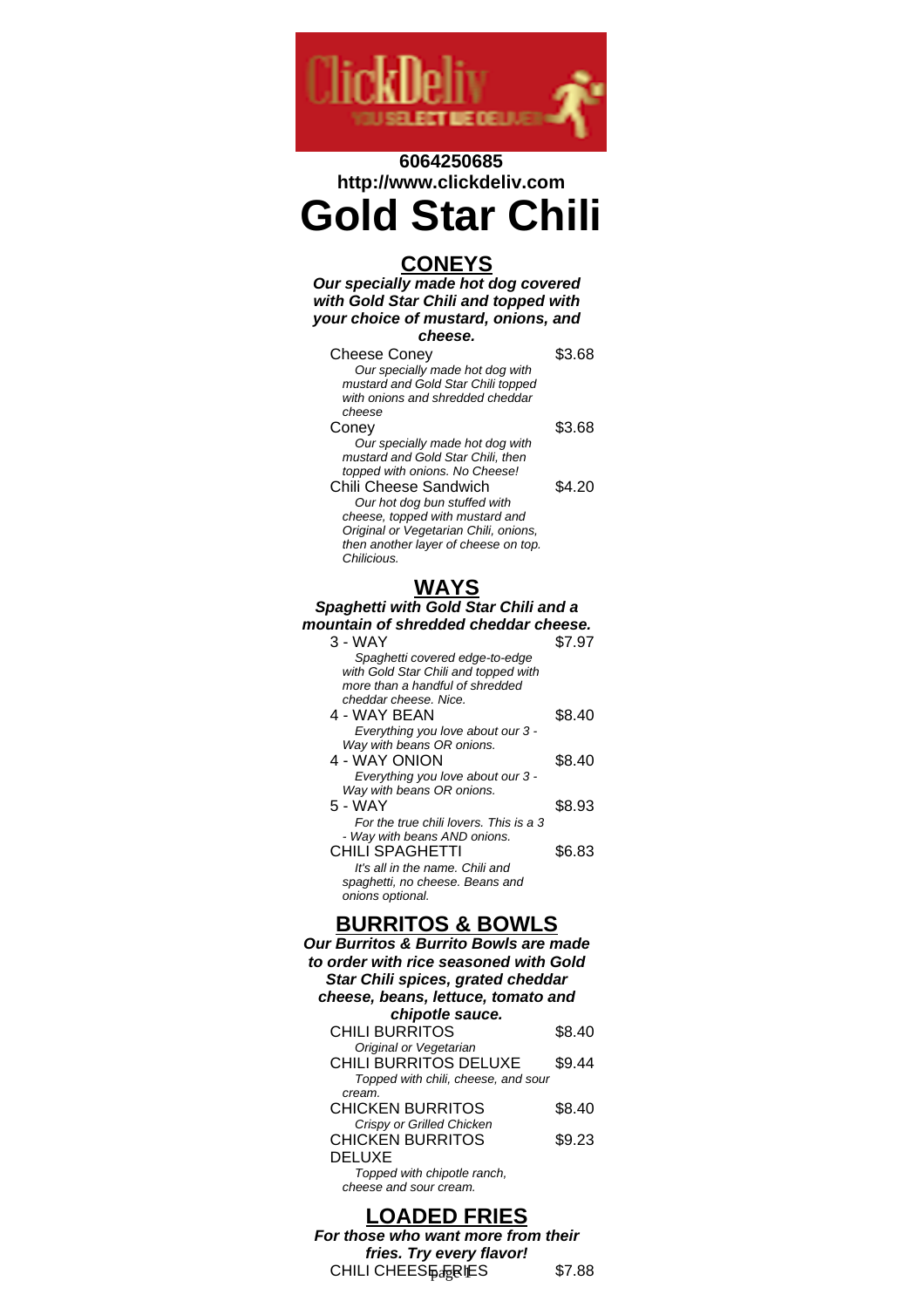| Crinkle cut fries topped with Gold<br>Star Original or Vegetarian Chili and<br>shredded cheddar cheese.<br>LOADED BACON CHILI | \$8.40 |
|-------------------------------------------------------------------------------------------------------------------------------|--------|
| <b>CHEESE FRIES</b>                                                                                                           |        |
| Chili Cheese Fries with chopped                                                                                               |        |
| applewood smoked bacon, sour<br>cream, and Chipotle Ranch.                                                                    |        |
| BACON CHEDDAR RANCH                                                                                                           | \$6.83 |
|                                                                                                                               |        |
| FRIES                                                                                                                         |        |
| Golden crinkle-cut fries, topped<br>with shredded cheddar cheese.                                                             |        |
| Buttermilk Ranch dressing, tomatoes,                                                                                          |        |
| applewood smoked bacon and a                                                                                                  |        |
| sprinkle of dill.                                                                                                             |        |
| Garlic Parmesan Fries                                                                                                         | \$6.30 |
| Fries topped with Parmesan                                                                                                    |        |
| cheese and house-made garlic aioli,                                                                                           |        |
| finished with a sprinkle of dill.                                                                                             |        |
|                                                                                                                               |        |

## **GORITO**

**Meet the Gorito. It's Gold Star small-batch chili, Wisconsin cheddar, chipotle ranch dressing and Fritos - all wrapped up in a flour tortilla.** GORITO \$5.24

Flour tortilla stuffed with Gold Star Chili, shredded cheddar cheese, Chipotle Ranch and Fritos corn chips.

# **DECKERS**

| ECKERS                                                                       |         |  |
|------------------------------------------------------------------------------|---------|--|
| Single or Double Decker? That s up to                                        |         |  |
| you. Choose your meats and cheese!                                           |         |  |
| <b>SINGLE DECKER</b>                                                         | \$8.40  |  |
| Toasted white or wheat bread piled                                           |         |  |
| high with your choice of deli meat,                                          |         |  |
| lettuce, tomatoes, real mayonnaise                                           |         |  |
| and Swiss or Cheddar.                                                        |         |  |
| <b>DOUBLE DECKER</b>                                                         | \$10.38 |  |
| Toasted white or wheat bread piled<br>high with your choice of 2 deli meats, |         |  |
| lettuce, tomatoes, real mayonnaise                                           |         |  |
| and Swiss or Cheddar.                                                        |         |  |
| <u>Salads</u>                                                                |         |  |
| <b>CHILI SALAD</b>                                                           | \$6.83  |  |
| Mixed greens topped with chili,                                              |         |  |
| cheddar cheese, sour cream,                                                  |         |  |
| tomatoes and Fritos corn chips.                                              |         |  |
| Served with Chipotle Ranch.                                                  |         |  |
| <b>HARVEST PECAN CHICKEN</b>                                                 | \$6.83  |  |
| SALAD                                                                        |         |  |
| All-natural grilled chicken over                                             |         |  |
| mixed greens with dried cranberries,                                         |         |  |
| candied pecans, tomatoes and<br>cheddar cheese. Served with                  |         |  |
| Raspberry Walnut Vinaigrette.                                                |         |  |
| <b>BBQ CHICKEN SALAD</b>                                                     | \$6.83  |  |
| All-natural grilled chicken over                                             |         |  |
| mixed greens with applewood                                                  |         |  |
| smoked bacon, tomatoes, Fritos corn                                          |         |  |
| chips and cheddar cheese. Finished                                           |         |  |
| with sweet and smoky barbecue                                                |         |  |
| sauce and served with Buttermilk<br>Ranch.                                   |         |  |
| <b>BACON CHICKEN RANCH</b>                                                   | \$6.83  |  |
| <b>SALAD</b>                                                                 |         |  |
| Mixed greens, sliced fried chicken                                           |         |  |
| breast, applewood smoked bacon                                               |         |  |
| and tomatoes. Served with Buttermilk                                         |         |  |
| Ranch.                                                                       |         |  |

## **KIDS MEALS**

| All served with milk or apple juice, fries |        |  |
|--------------------------------------------|--------|--|
| or applesauce, and Grandma s cookies.      |        |  |
| KIDS 3-WAY                                 | \$6.83 |  |
| Small 3 - Way                              |        |  |
| KIDS SPAGHETTI & CHEESE \$4.19             |        |  |
| Small Plate of spaghetti with              |        |  |
| shredded cheddar cheese.                   |        |  |
| KIDS CHEESE CONEY                          | \$4.82 |  |
| Our famous CPeSSe <sup>2</sup> Coney       |        |  |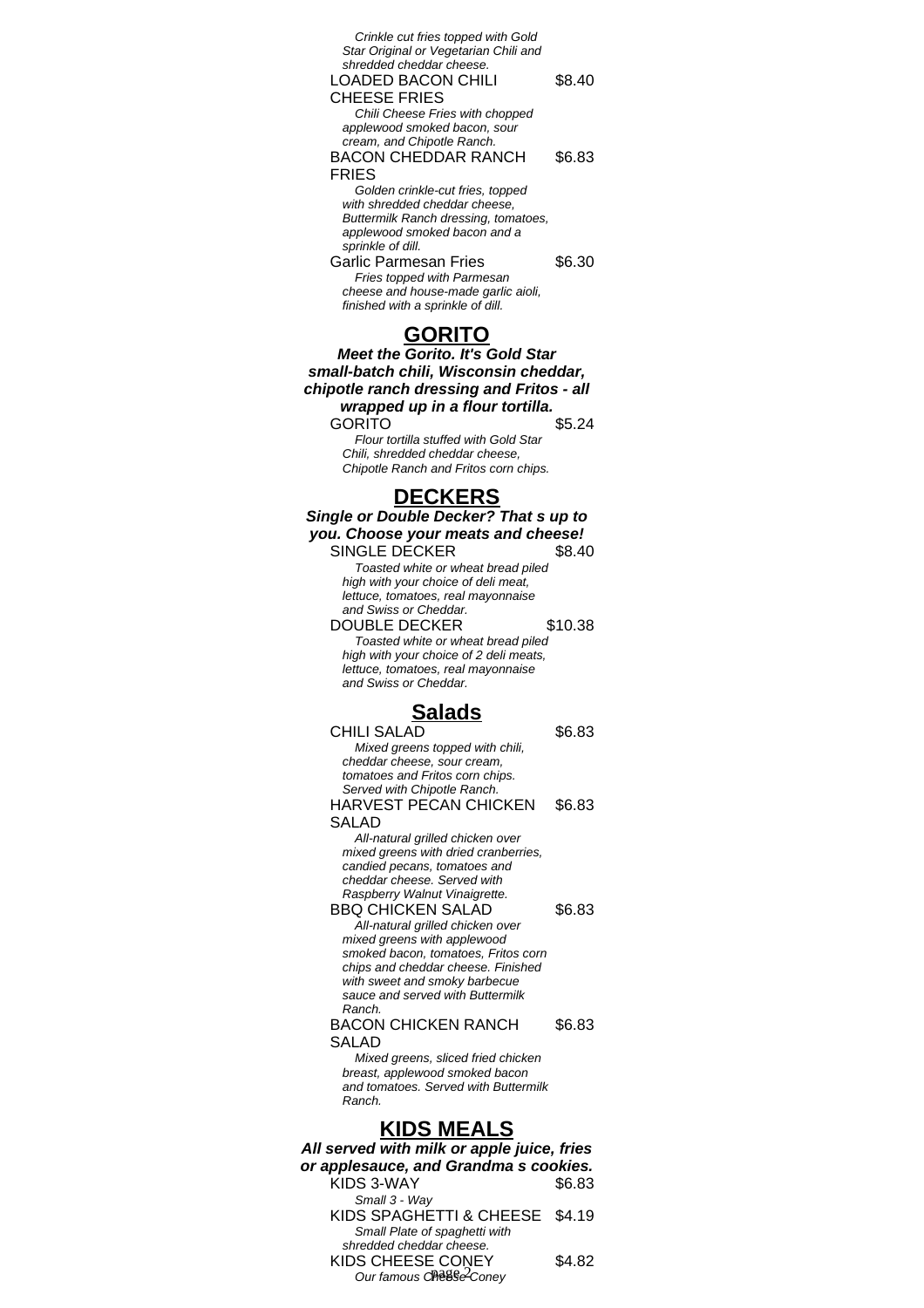| KIDS HOT DOG                                            | \$3.94 |
|---------------------------------------------------------|--------|
| Hot dog in freshly steamed bun.<br>KIDS CHICKEN FINGERS | \$6.83 |
| Three all white meat chicken strips.                    |        |

## **SIDES & EXTRAS**

| Great sides for when you need      |        |
|------------------------------------|--------|
| something extra.                   |        |
| <b>FRENCH FRIES</b>                | \$3.15 |
| Crinkle-cut fries cooked to golden |        |

| perfection.                        |        |
|------------------------------------|--------|
|                                    |        |
| <b>CHEESE FRIES</b>                | \$5.13 |
| Crinkle-cut fries cooked to golden |        |
| perfection with cheese.            |        |
| LAYS POTATO CHIPS                  | \$2.09 |

#### **DRINKS**

#### **Quench your thirst with your favorite**

| drink.                 |        |
|------------------------|--------|
| <b>PEPSI</b>           | \$2.10 |
| DIET PEPSI             | \$2.61 |
| <b>MOUNTAIN DEW</b>    | \$2.10 |
| DIET MOUNTAIN DEW      | \$2.10 |
| SIERRA MIST            | \$2.10 |
| MUG ROOT BEER          | \$2.10 |
| DR PEPPER              | \$2.10 |
| <b>DIET DR PEPPER</b>  | \$2.10 |
| <b>SWEET TEA</b>       | \$2.10 |
| <b>UNSWEETENED TEA</b> | \$2.10 |
| LEMONADE               | \$2.10 |
| MILK                   | \$2.19 |
| <b>CHOCOLATE MILK</b>  | \$2.19 |
| COFFEE                 | \$2.10 |
| HOT TEA                | \$2.10 |
|                        |        |

## **SHAKES**

| Hand-Blended with 100% real ice cream |        |
|---------------------------------------|--------|
| <b>CHOCOLATE SHAKE</b>                | \$5.13 |
| <b>VANILLA SHAKE</b>                  | \$5.13 |
| <b>STRAWBERRY SHAKE</b>               | \$5.13 |
| <b>COOKIES &amp; CREAM</b>            | \$5.13 |
| <b>BANANA CREAM PIE</b>               | \$5.13 |
| STRAWBERRY SHORTCAKE                  | \$5.13 |

#### **Disclaimer**

**Our Independent Contracted Drivers do not use insulated drink carriers. Therefore, ClickDeliv is not responsible for quality of shakes upon delivery. Whip topping is not included on the shake.**

#### **Disclaimer**

**This restaurant is a non-participating restaurant. ClickDeliv does not represent or market this restaurant. By ordering online from ClickDeliv, you are agreeing to our terms & conditions & authorize ClickDeliv to order from Gold Star Chili, pay for the order, collect payment from you, and deliver the order to you. Website prices may vary from dine-in prices and/or a service fee may apply. We do not prepare your food or your food order and we are not responsible for mistakes made by the restaurant on your order, or quality & preparation of your food. We simply transport your food order to you by Independent Contracted Drivers who receive your food sealed by the restaurant and then placed in the** proper insulated food carrying bag in